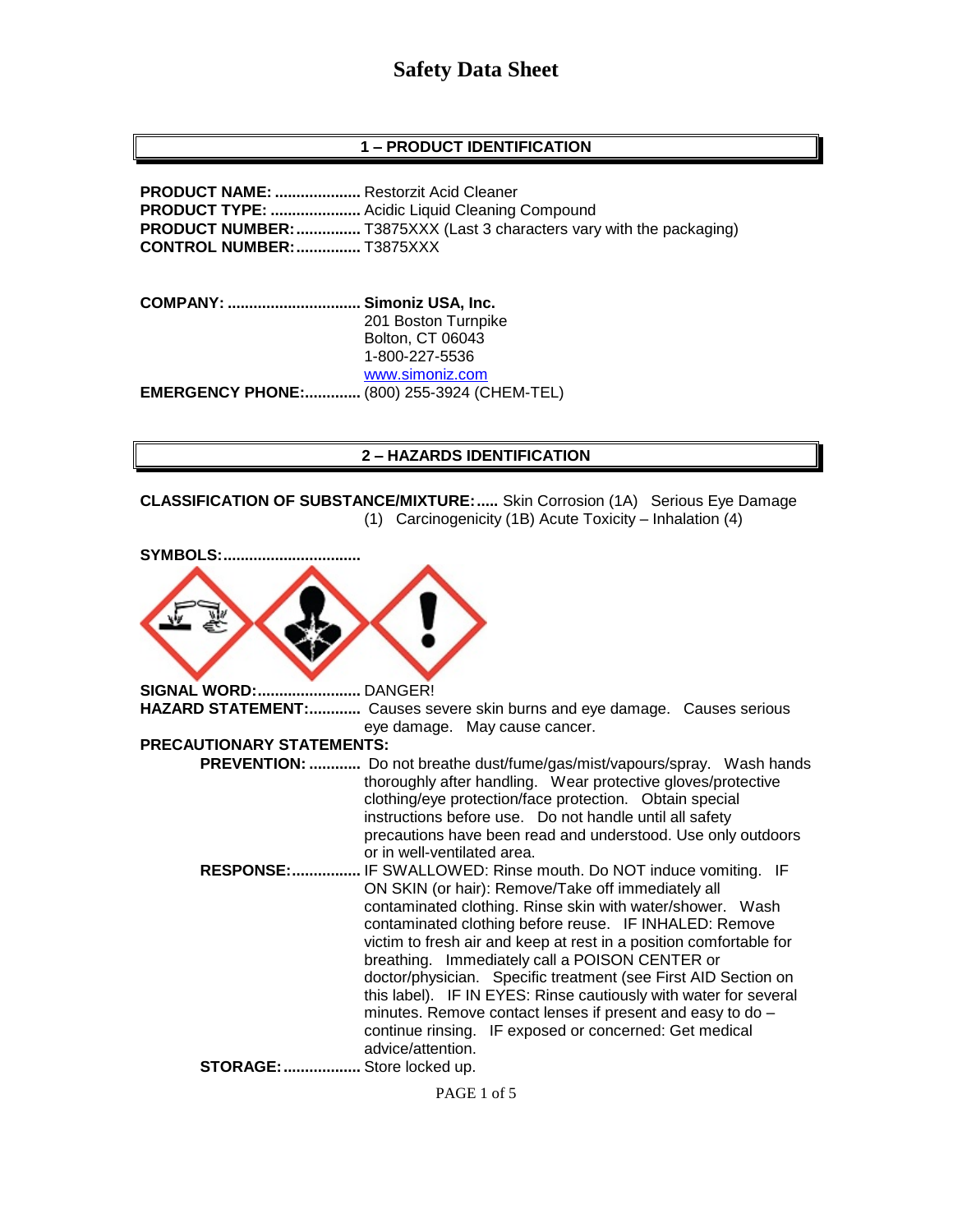**DISPOSAL: .................** Dispose of container and contents in accordance with local regulations.

#### **3 – COMPOSITION / INFORMATION ON INGREDIENTS**

Water 7732-18-5 Sulfuric Acid 7664-93-9 Phosphoric Acid 7664-38-2 Nonylphenoxypolyethyleneoxyethanol 9016-45-9

#### **INGREDIENT C.A.S. NUMBER**

Percentages of ingredients are being withheld as trade secret information. This information will be disclosed as necessary to authorized individuals

#### **4 – FIRST-AID MEASURES**

|                | <b>BREATHING (INHALATION):</b> If victim shows signs of discomfort or irritation, remove to fresh<br>air. If symptoms persist, get immediate medical attention.                                                                  |
|----------------|----------------------------------------------------------------------------------------------------------------------------------------------------------------------------------------------------------------------------------|
|                | <b>SWALLOWING (INGESTION): .</b> DO NOT INDUCE VOMITING! Drink a large quantity of water or<br>milk. Do not attempt to give liquids to an unconscious person.<br>Get immediate medical attention!                                |
| EYES:          | Flush eyes with a large quantity of fresh water for at least 15<br>minutes. Apply ice compresses and GET IMMEDIATE<br>EMERGENCY MEDICAL ATTENTION by an eye specialist. It                                                       |
| SKIN (DERMAL): | may be necessary to take victim to a hospital emergency room.<br>Immediately flush from skin and clothing with large amounts of<br>fresh water. Get immediate medical attention. Rewash<br>contaminated clothing before wearing. |

### **5 – FIRE-FIGHTING MEASURES**

**FLASHPOINT:...........................** This product is non-flammable. **EXTINGUISHING MEDIA:.........** This product is non-flammable. Use extinguishing media suitable for materials already burning. **SPECIAL FIRE FIGHTING PROCEDURES: ............**Firefighters working in areas where this product is present should be equipped with an approved, fully enclosed SCBA with a plastic hood window. **UNUSUAL FIRE AND EXPLOSION HAZARDS:......**None known.

### **6 – ACCIDENTAL RELEASE MEASURES**

**SPILL PROCEDURES:.............** Dike to prevent spillage into streams or sewer systems. Consult local, state and federal authorities. **WASTE DISPOSAL: .................** As recommended by local, state and federal authorities.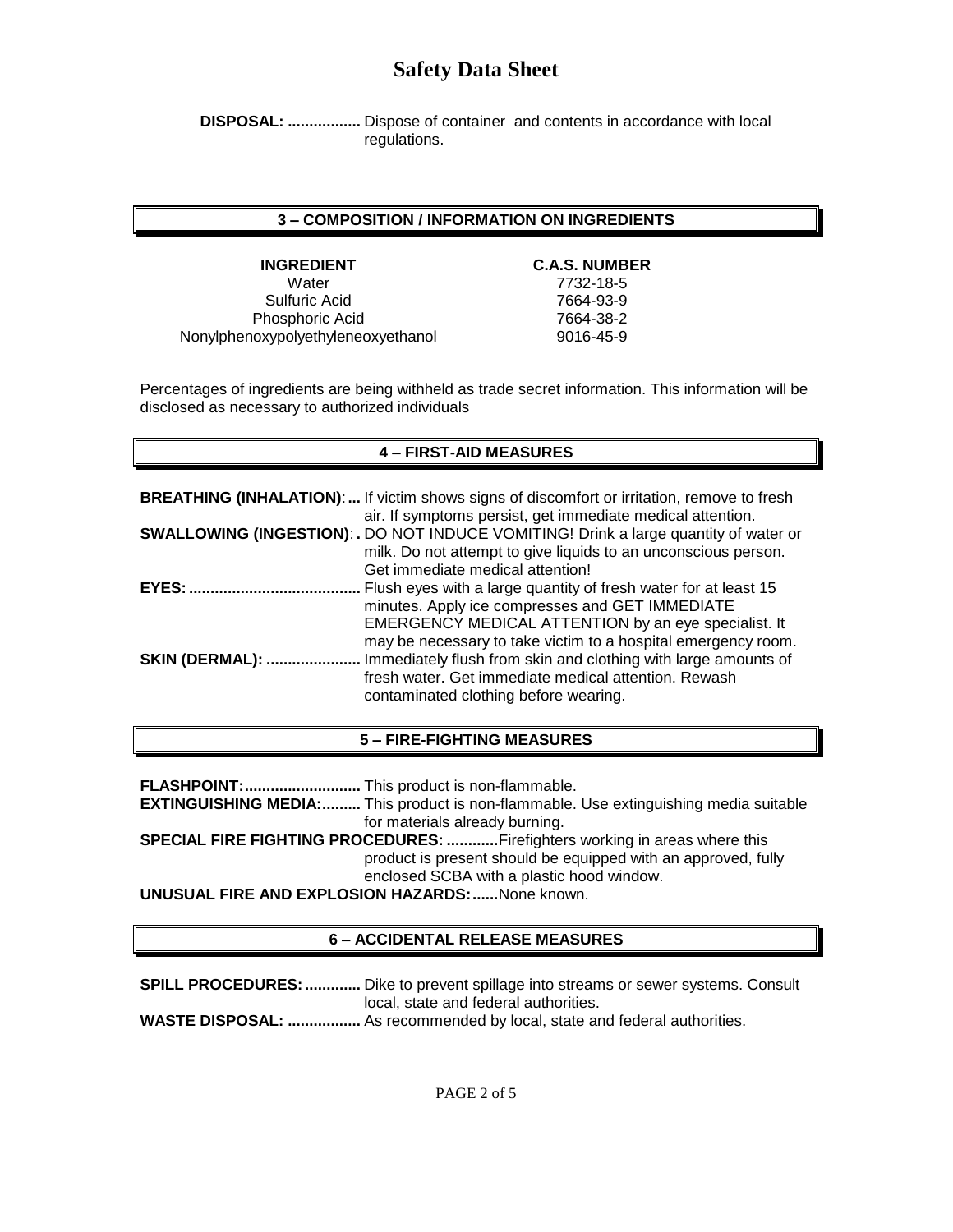#### **7 – HANDLING and STORAGE**

|                  | freezing.                                                                                                                                                                                                                                                                |
|------------------|--------------------------------------------------------------------------------------------------------------------------------------------------------------------------------------------------------------------------------------------------------------------------|
| <b>HANDLING:</b> | Under normal use according to label instructions, special<br>protection should not be necessary. Wear eye protection if<br>product is likely to splash. Do not place this product in an<br>unmarked container! Keep away from children! Spilled material is<br>slippery. |

#### **8 – EXPOSURE CONTROLS / PERSONAL PROTECTION**

|                   | RESPIRATORY PROTECTION: Not usually needed in well-ventilated areas. If needed, use a                                                                                                                                                                                                                 |  |
|-------------------|-------------------------------------------------------------------------------------------------------------------------------------------------------------------------------------------------------------------------------------------------------------------------------------------------------|--|
|                   | NIOSH approved respirator.                                                                                                                                                                                                                                                                            |  |
|                   | <b>PROTECTIVE CLOTHING: Nitrile or PVC gloves, and chemical splash goggles. Wear</b><br>protective outerwear and boots when product is likely to splash.                                                                                                                                              |  |
|                   | <b>ADDITIONAL MEASURES: </b> Under normal use according to label instructions, special<br>protection should not be necessary. Wear eye protection if<br>product is likely to splash. Do not place this product in an<br>unmarked container! Keep away from children! Spilled material is<br>slippery. |  |
| <b>INGREDIENT</b> | <b>C.A.S. NUMBER</b><br>PEL                                                                                                                                                                                                                                                                           |  |

Water 7732-18-5 Sulfuric Acid 7664-93-9 Phosphoric Acid 7664-38-2 Nonylphenoxypolyethyleneoxyethanol 9016-45-9

| No limits established |
|-----------------------|
| 1 mg/m3 PEL           |
| 1mg/m3TLV,3mg/m3STEL  |
| No limits established |
|                       |

#### **9 – PHYSICAL / CHEMICAL PROPERITES**

PAGE 3 of 5 **APPEARANCE & ODOR: .........** Transparent liquid, pine scented. **ODOR THRESHOLD: ...............** N/A **pH:.............................................** Less than 2. **MELTING POINT: .....................** N/A **FREEZING POINT: ...................** N/A **BOILING POINT:.......................** 210 degrees F. **BOILING POINT RANGE:.........** N/A **FLASHPOINT:...........................** This product is non-flammable. **EVAPORATION RATE:.............** N/A **FLAMMABILITY (solid/gas):....** N/A **EXPLOSION LIMITS:................** N/A **VAPOR PRESSURE: ................** N/A **VAPOR DENSITY (AIR=1):.......** Greater than 1. **SPECIFIC GRAVITY:................** Greater than 1. **SOLUBILITY IN WATER: .........** Completely soluble. **PARTITION COEFFICIENT: .....** N/A **AUTO-IGNITION TEMPERATURE:..........................**N/A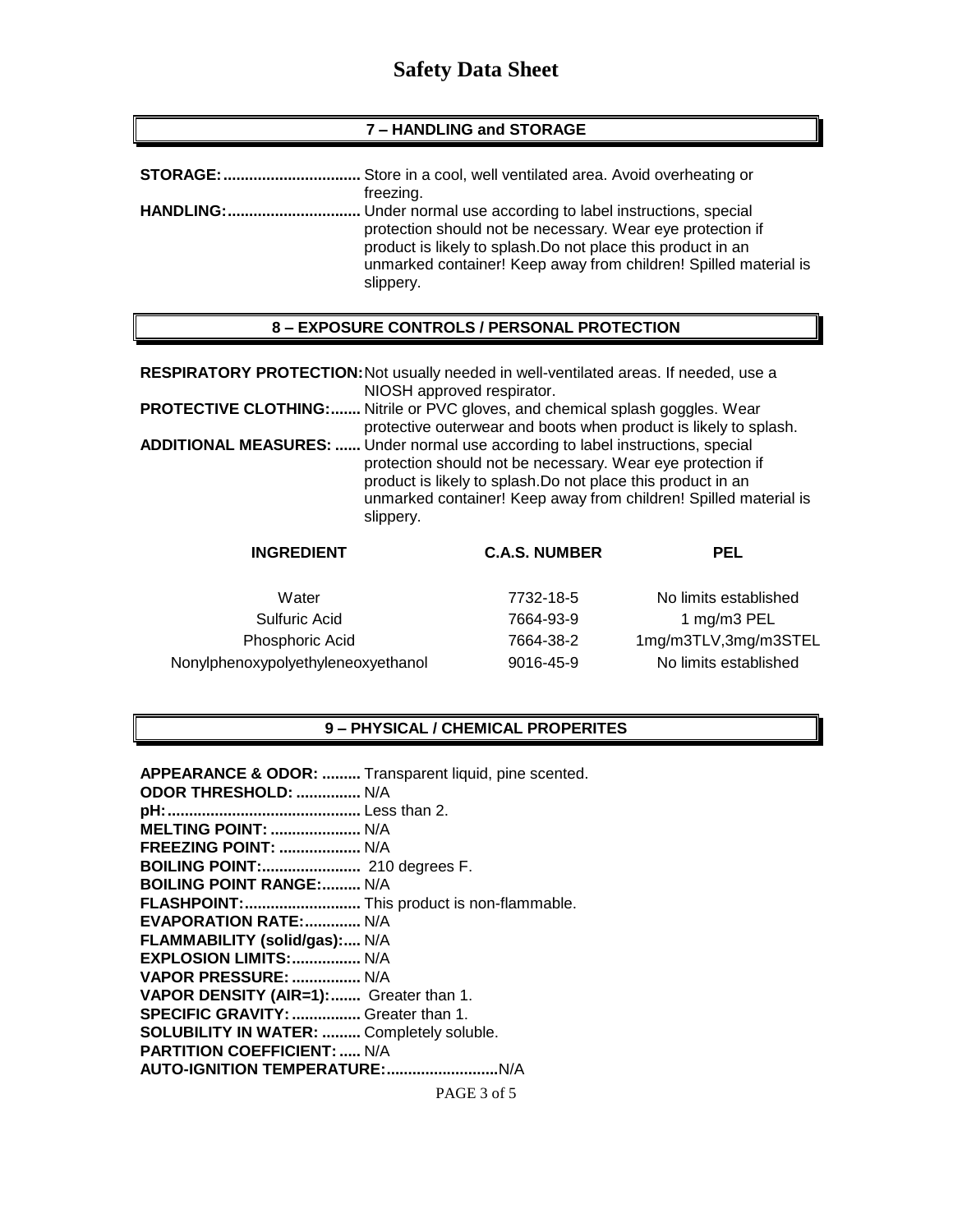**DECOMPOSITION TEMPERATURE: ......................**N/A

**VISCOSITY: ..............................** Slight body

## **10 – STABILITY and REACTIVITY**

**STABILITY:...............................** Stable under normal conditions. **HAZARDOUS DECOMP.:.........** This product not known to polymerize. **INCOMPATIBILITY: ...................** Mix according to manufacturer's instructions.

## **11 – TOXICOLOGICAL INFORMATION**

**ROUTE(S) OF ENTRY:.............** Inhalation, skin absorption, or ingestion. **LISTED CARCINOGEN: ...........**

Sulfuric Acid

**INGREDIENT**<br>
Sulfuric Acid
2664-93-9

Sulfuric acid in mist form is a known carcinogen

**MEDICAL CONDITION AGGRAVATED:..................**May aggravate pre-existing dermatitis. **INHALATION:............................** Inhalation of significant amounts of this product can cause damage to lungs resulting in edema. If victim shows signs of distress, remove to fresh air and get immediate medical attention.

**INGESTION:..............................** This material can cause burns and serious damage to throat, esophagus and stomach.

**EYES:........................................** Undiluted product will cause burns or eye irritation, or possibly blindness.

**SKIN (DERMAL): ......................** This product may cause burns or irritation if not removed from the skin.

**ACUTE TOXICITY\* (ORAL):…… .............................**>2000 mg/kg **ACUTE TOXICITY\* (DERMAL):.. .............................**>2000 mg/kg **ACUTE TOXCITY\* (INHALATION):..........................**11 mg/l (Vapor)

**\***Determined using the additivity formula for mixtures (GHS Purple Book, 3.1.3.6)

**12 – ECOLOGICAL INFORMATION**

## **ENVIRONMENTAL FATE AND DISTRIBUTION:** N/A

### **13 –DISPOSAL CONSIDERATIONS**

**WASTE DISPOSAL: .................** As recommended by local, state and federal authorities.

### **14 – TRANSPORTATION INFORMATION**

**PROPER SHIPPING NAME:.....** Compounds, Cleaning, Liquid (contains sulfuric acid) **HAZARD CLASS:......................** 8 **UN/NA NUMBER: .....................** NA 1760 **PACKAGING GROUP :.............** II